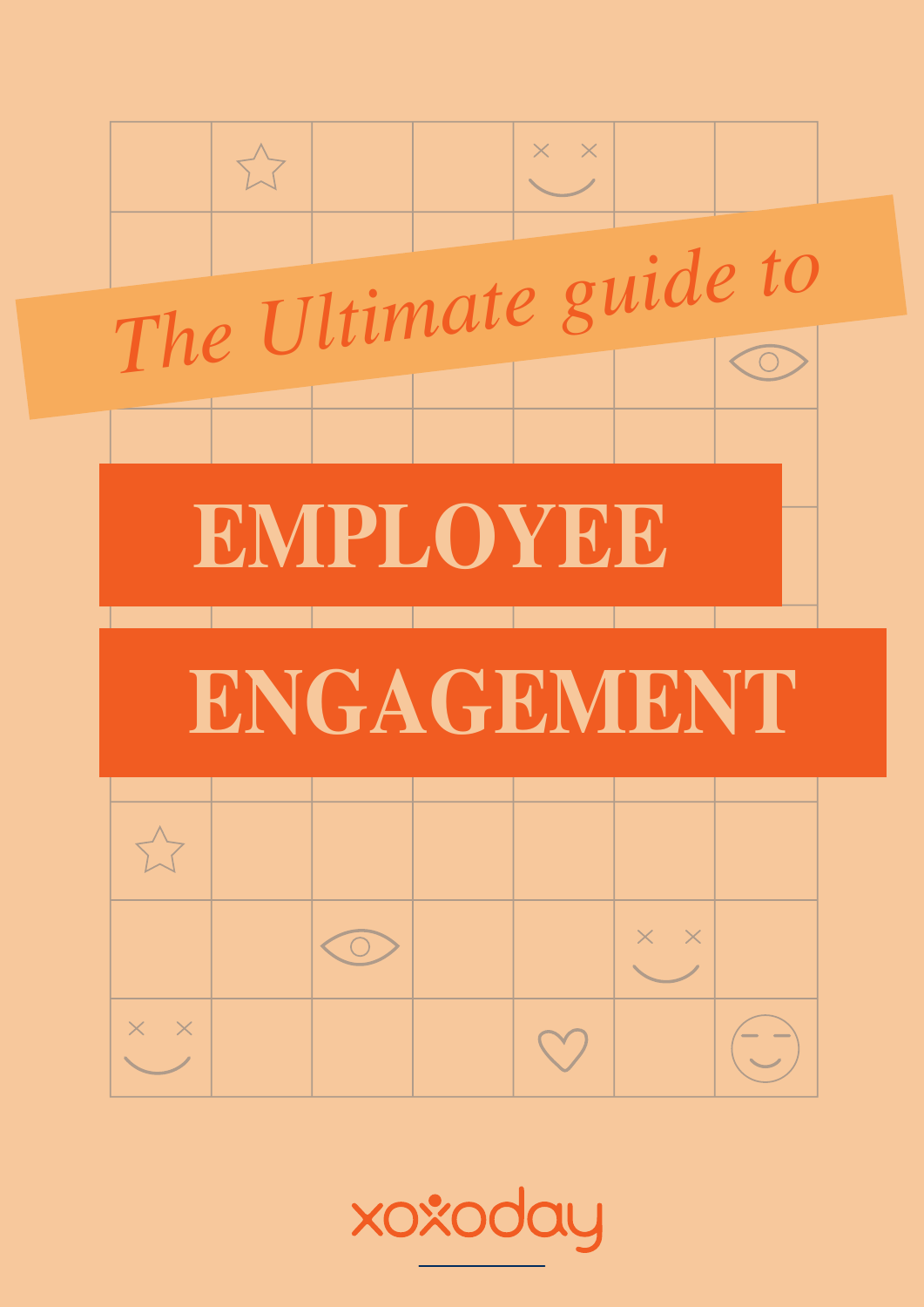|  |                                                                                                                                    | $\times$ $\times$ |  |
|--|------------------------------------------------------------------------------------------------------------------------------------|-------------------|--|
|  | $(\quad)$<br><b>Contract Contract Contract Contract Contract Contract Contract Contract Contract Contract Contract Contract Co</b> |                   |  |

# **Table of contents**

| 01. Introduction                                                          | 03 |
|---------------------------------------------------------------------------|----|
| 02. What is employee engagement?                                          | 04 |
| 03. Employee Satisfaction vs Employee Happiness<br>vs Employee Engagement | 05 |
| 04. Why is employee engagement important?                                 | 08 |
| 05. How to measure employee engagement?                                   | 09 |
| 06. Top employee engagement mistakes                                      | 11 |
| 07. Your employee engagement strategy                                     | 17 |
| 08. Success stories                                                       | 21 |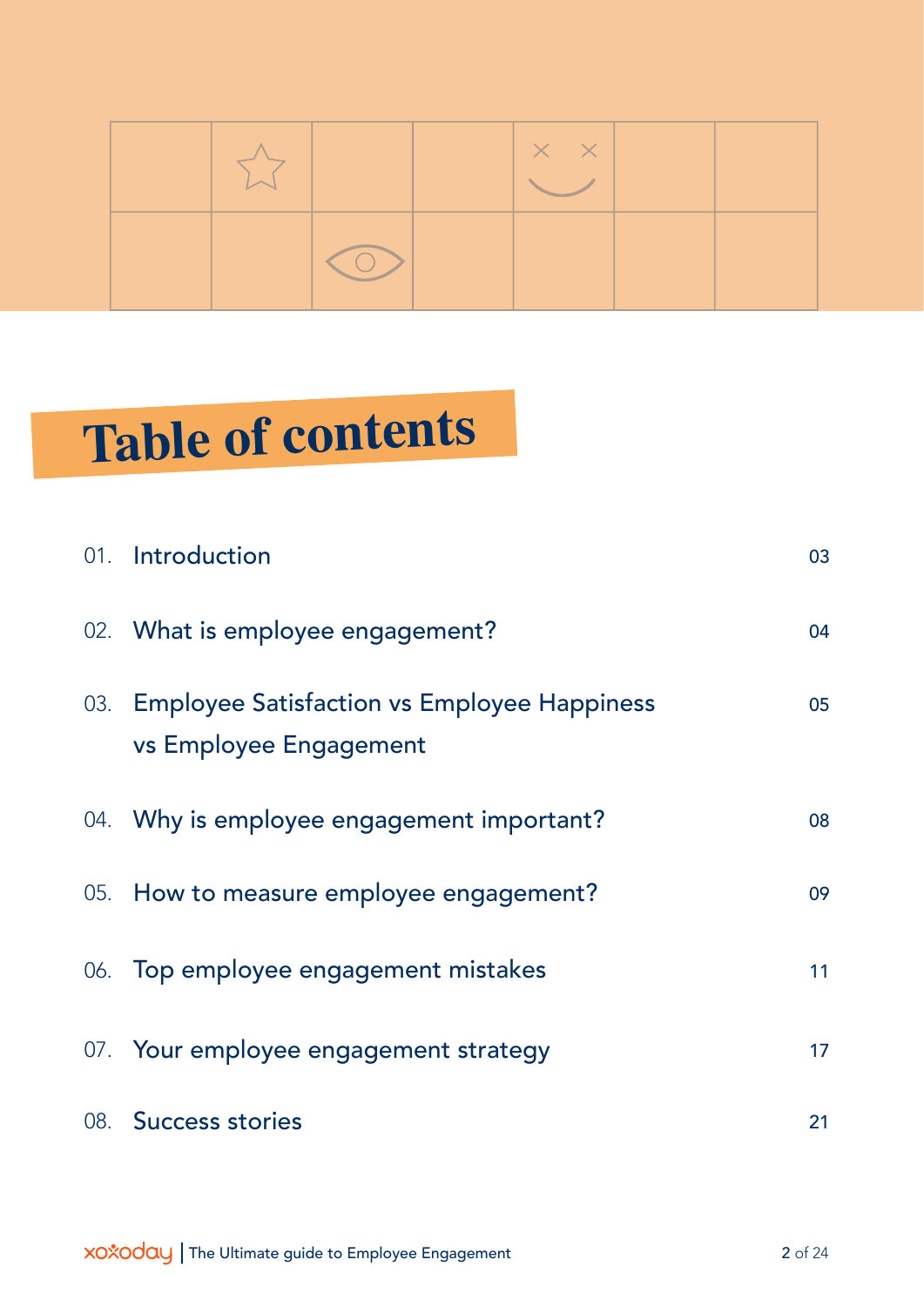# **Introduction**

A 2020 survey in the UK revealed that more than half of its working population is considering finding a new job this year. ~25% of the employees are actively looking for a job change. Billions of dollars are poured every year by employers on hiring new talent as retaining high-performing employees is becoming more challenging.

Today, everyone is looking to find the right job where they can find a work-life balance and a great work culture. While some organizations have utilized employee engagement solutions to reduce their attrition rate by > 40% from an issue that very much had a work-life balance at its essence, the concept of work-life balance remains paradoxical.

In today's hyper-connected world, it is extremely difficult to separate work life from personal life. Hence, HR managers should focus on employee's overall happiness and well-being and not just life at work. Engagement, happiness, and satisfaction, although inter-connected, are different concepts but they must be managed in a single go.



This paper aims to provide HR leaders with the necessary tools to look beyond employee satisfaction and achieve employee engagement.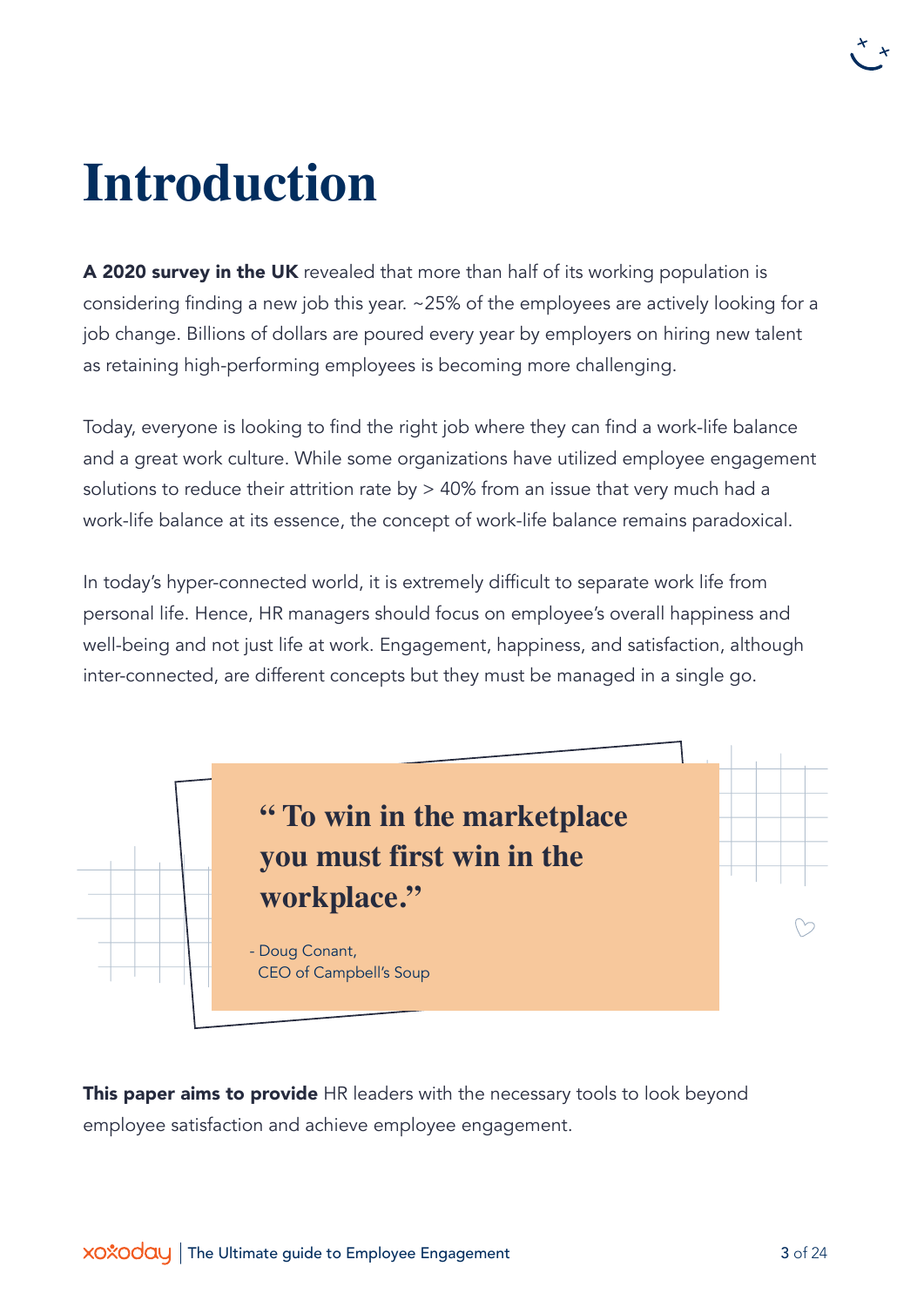# **What is employee engagement?**

Employee engagement is a pattern of employee behavior that is more than employee satisfaction. An engaged employee is willing to go the extra mile to preserve and enhance the reputation and interest of the company. By contrast, disengaged employees do the minimum needed to survive in the job or even bad-mouth the employer.

> **"Employee engagement is the emotional commitment an employee has to the organization and its goals, resulting in the use of discretionary effort."**

- Kevin Cruse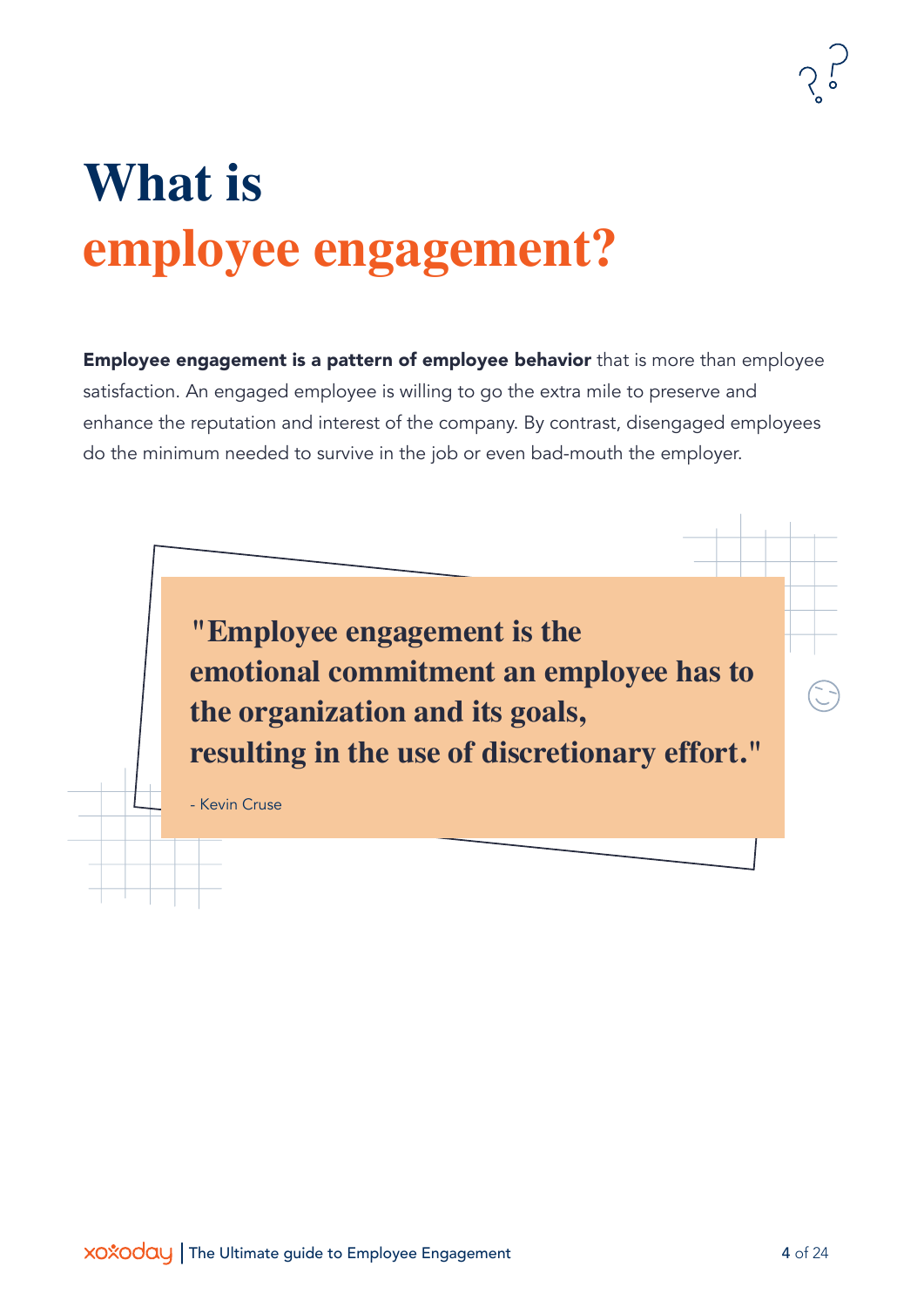

# **Employee Satisfaction** *vs*  **Employee Happiness** *vs*  **Employee Engagement**

A satisfied employee might show-up daily for 9 to 5 work without complaint. The satisfied-only employee does not put any extra-effort at work and is most likely to take the headhunter's call offering a 10% hike in pay.

A happy employee might not be working hard and be productive. Company perks, incentives, and allowances might pamper the happy-only employee, but he might not be engaged.

An engaged employee, on the other side, is satisfied and happy but beyond that, he is also emotionally attached to his workplace. He is committed and goes beyond the usual 9-5 mentality to achieve the goals. He is the one who takes charge when the boss is not watching and ensures that the customer is happy and company goals are achieved no-matter-what.

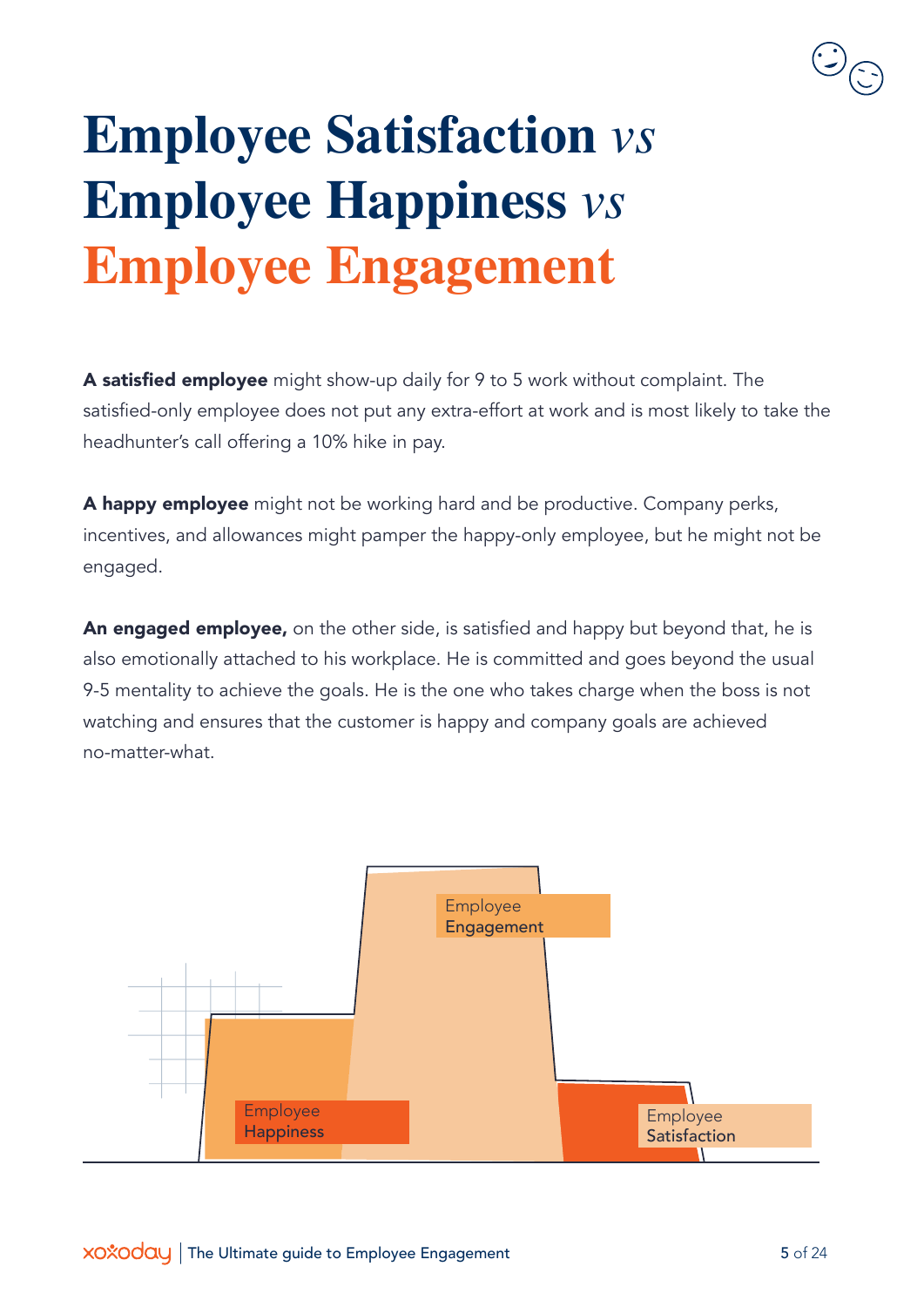

A happy and engaged employee not only enhances the company culture but also works towards better customer satisfaction. A Washington State University Study found that there is a direct link between customer satisfaction and employee satisfaction and financial success is directly affected by customer satisfaction. Successful companies provide their employees with the right tools and culture which then leads to success.

> **"There are only three measurements that tell you nearly everything you need to know about your organization's overall performance: employee engagement, customer satisfaction, and cash flow. It goes without saying that no company, small or large, can win over the long run without energized employees who believe in the mission and understand how to achieve it."**

- Jack Welch, CEO of Campbell's Soup

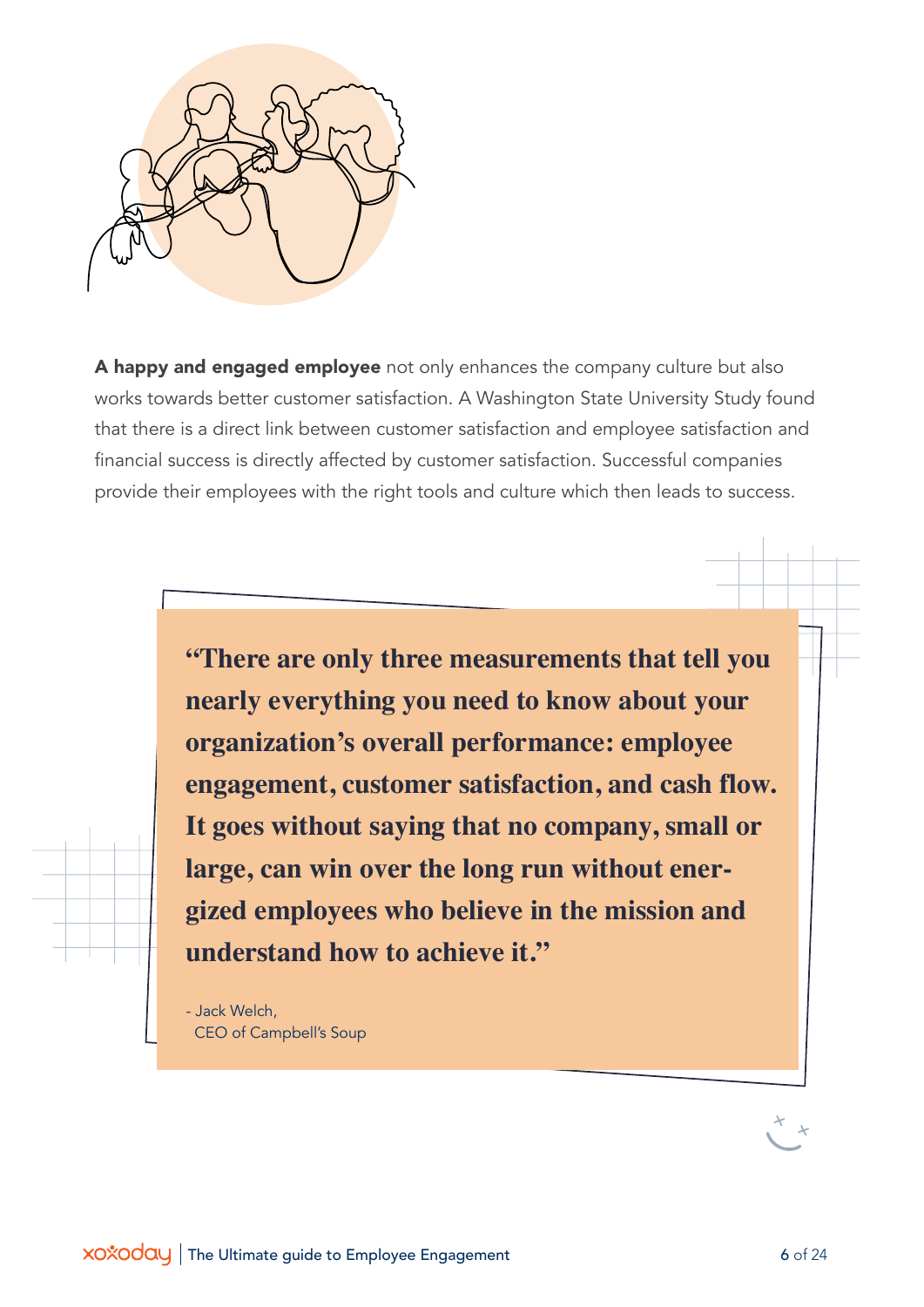

#### SIGNS OF AN ENGAGED EMPLOYEE

 $\sum_{i=1}^{n}$ 

- **△** Sets bigger goals for themselves
- Actively participate in company's social events
- $\triangle$  Minimal signs of absenteeism
- Goes extra-mile and take responsibilities for mistakes
- $\bigcap$  Takes initiatives rather than waiting for someone to assign them task
- Friendly and eager to help co-workers
- Enjoys their work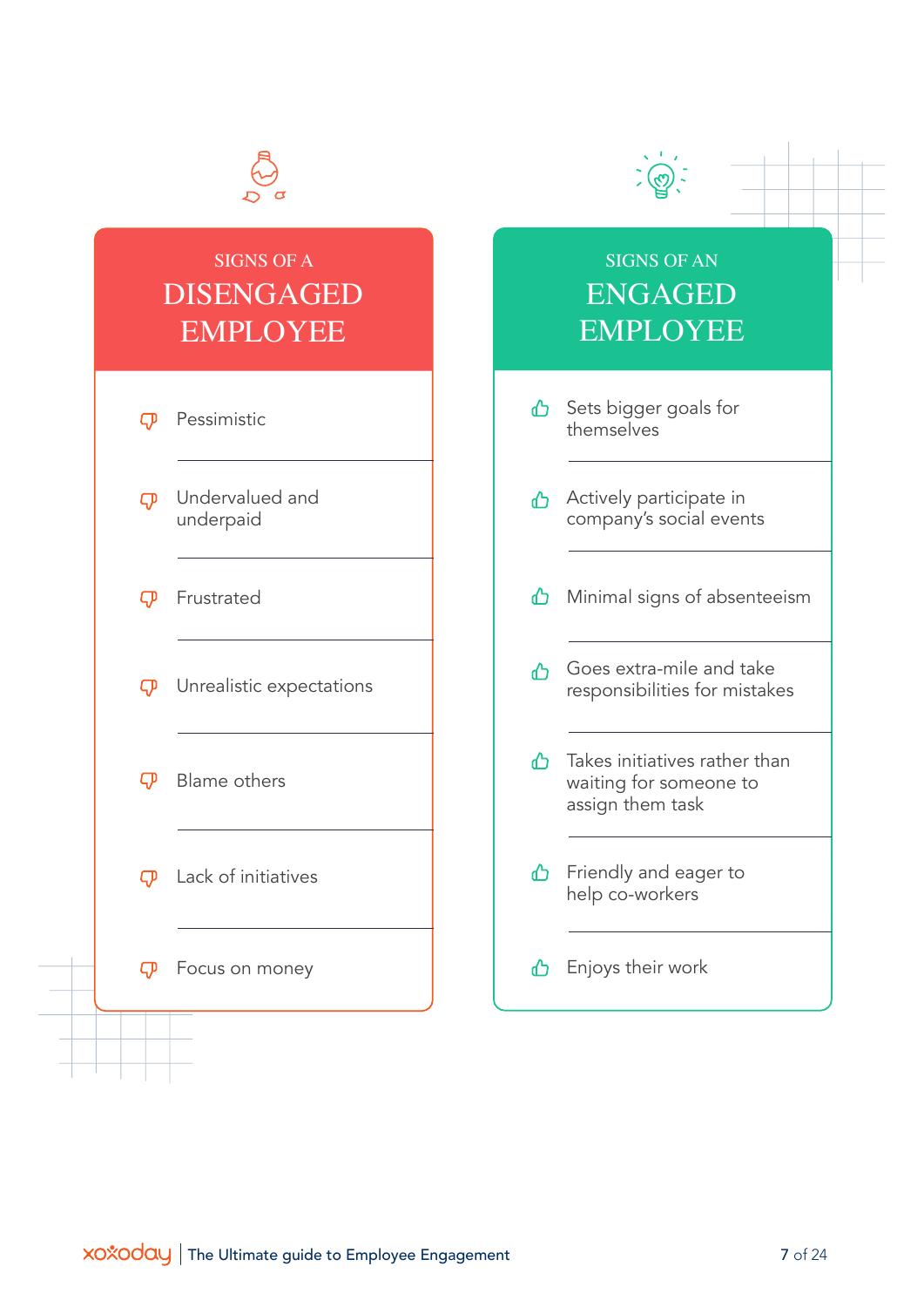

# **Why is employee engagement important?**

87% of the engaged employees are looking to stick to their current employers resulting in reduced costs of hiring and training. A recent study, done by Bain & Company, also revealed that companies with engaged employees grew 2.5X as those with disengaged employees.

It is no secret that the best **talent comes from employee referrals**. Engaged employees want to bring more colleagues who can make their work-place successful as they take pride in their work. Salesforce, one of the top employers in the US, hires 53% of new hires from employee referrals.4 95% of Salesforce's employees consider it as a great place to work.

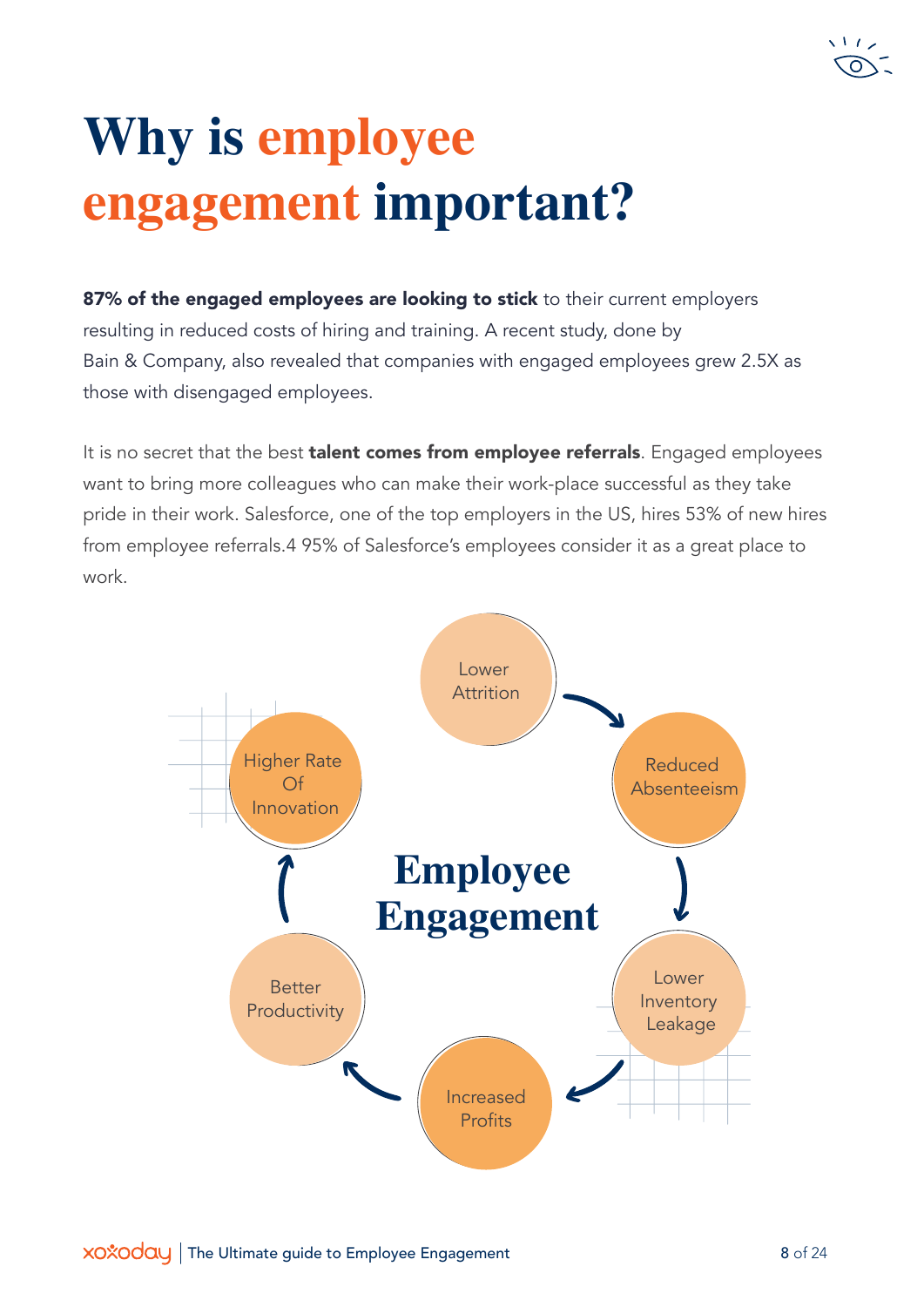# **How to measure employee engagement?**

You will struggle to improve employee engagement if you do not know how to measure it in the first place. You can start with an employee engagement survey which is done more than once a year. Leading organizations these days measure engagement through annual as well as pulse survey (project-based satisfaction surveys).



### **Best Practices**

- 
- $\blacksquare$
- 
- Keep the survey short **Conduct surveys frequently** 
	- Use pre-validated survey **Promise confidentiality instead of anonymity**
	- Act on the results **Share results COV** Share results to ensure transparency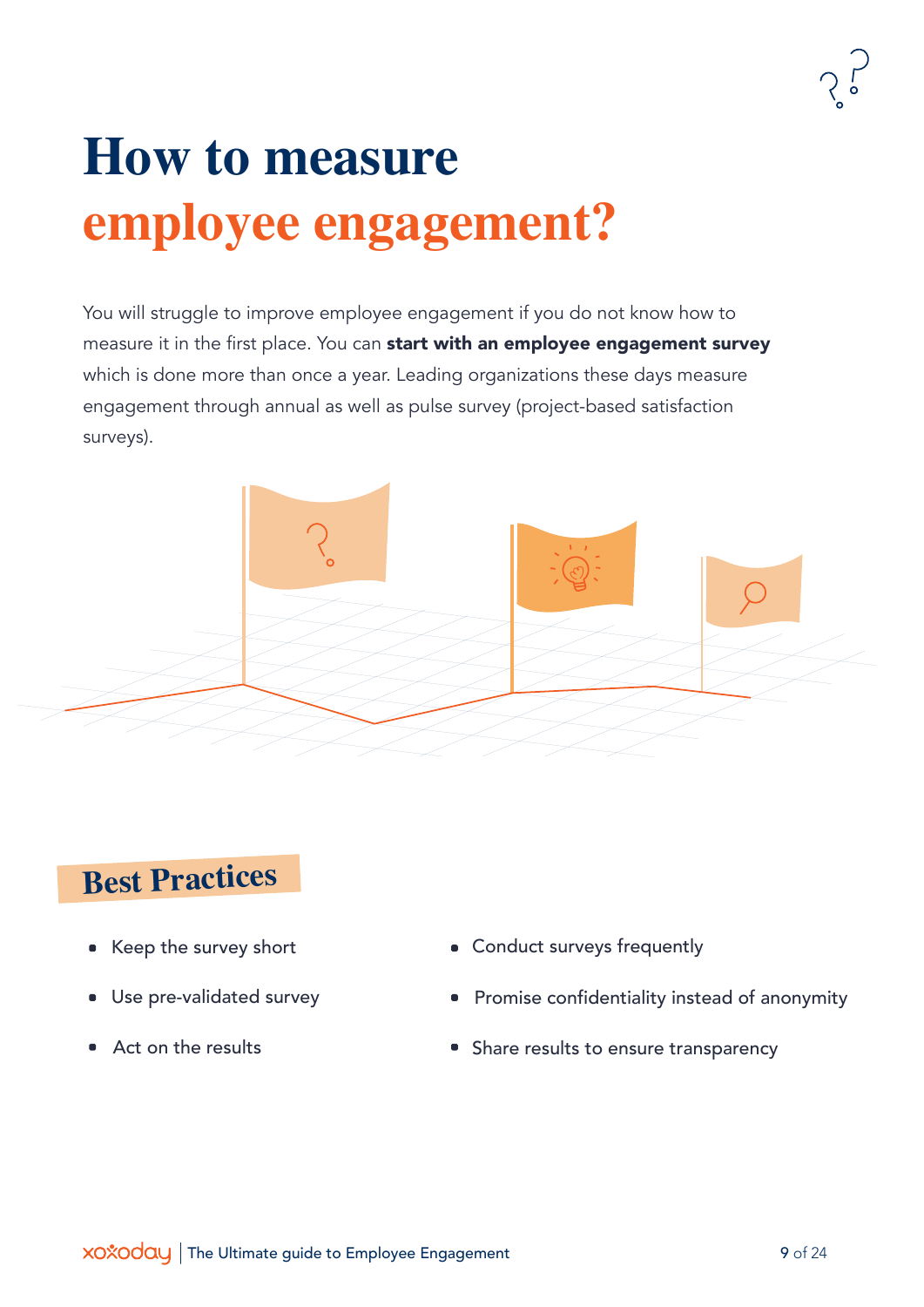# **KPIs to Measure**





### **Diversity and Inclusion**

A company where diversity and inclusion are held important is often seen as a **welcoming place to work**. In fact, a recent study done by Great Place to Work found that publicly traded companies with a highly inclusive culture gained 4X larger stock gains than S&P 5006.



### **Survey Questions**

In the employee, survey make sure you ask about how each **employee** feels valued; if they get enough time to spend with their families; future career prospect.



#### **Employee NPS**

NPS was originally designed to measure customer loyalty but the concept was extended to measure if **employees would recommend** the company to friends and family. A holistic employee pulse survey measures the organization's pulse and targets all the pain points that might be a pivot for its culture.



### **Absenteeism and Turnover**

Although lag indicators, absenteeism and turnover are quantitative proof of bigger cultural issues within the organization or any specific department. Turnover is not always bad and depends on industry to industry. However, in most cases this should not exceed 10%.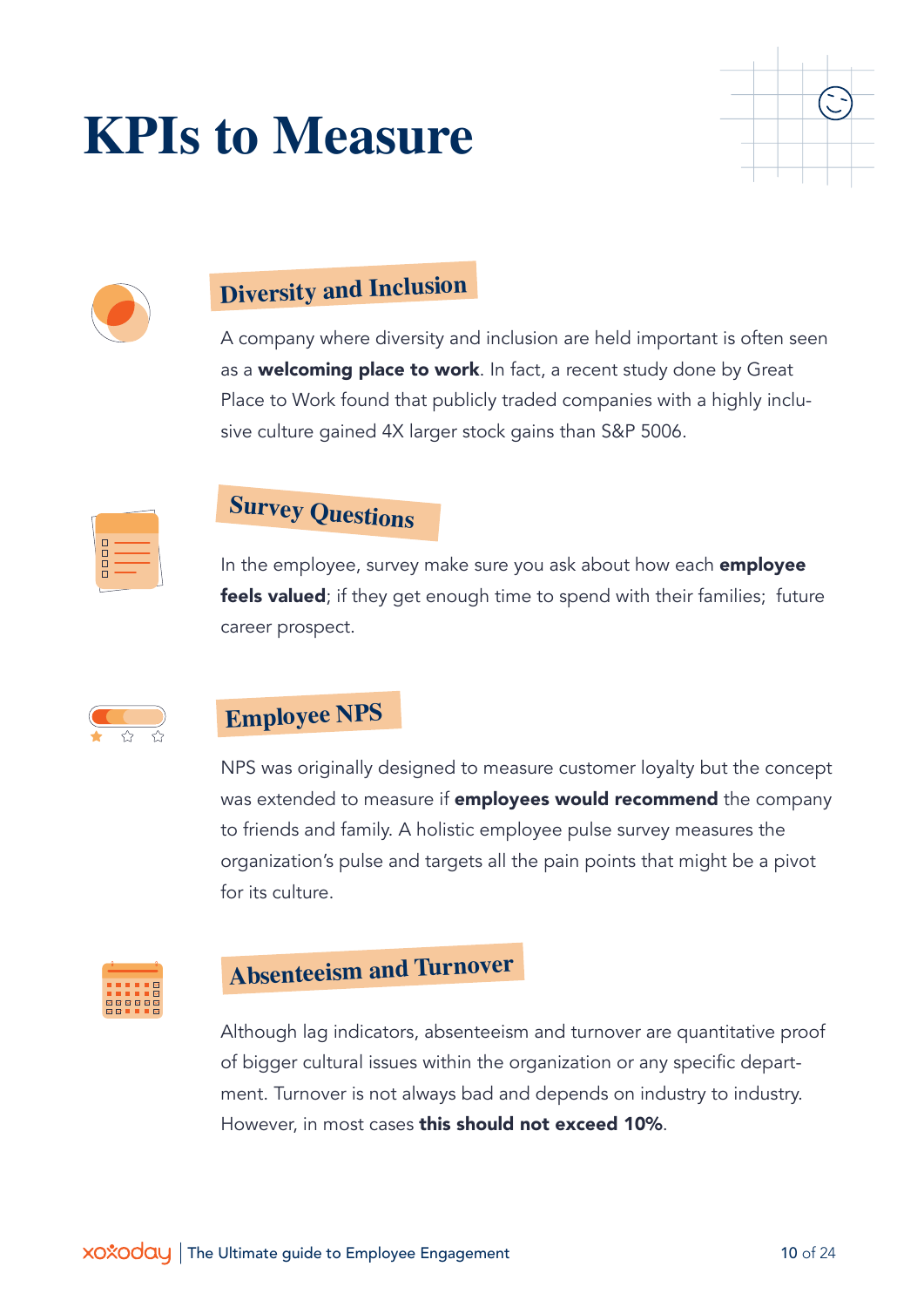# **Top employee engagement mistakes**



### **Wayward Approach**

Enhancing engagement levels at the workplace isn't a segregated approach. The key elements of engagement i.e. alignment, motivation, empowerment, and communication must be worked upon together rather than inculcating a wayward approach on each cue. This leads to zero results and an ineffective engagement plan from the very first step.



### **Resistance to change**

When it comes to employee engagement, it is important to understand that it is a constant learning process: something that cannot be achieved in a few days or weeks. That said, it is possible to regularly implement new strategies in the organization and learn from previous mistakes — only if they are communicated in the right manner.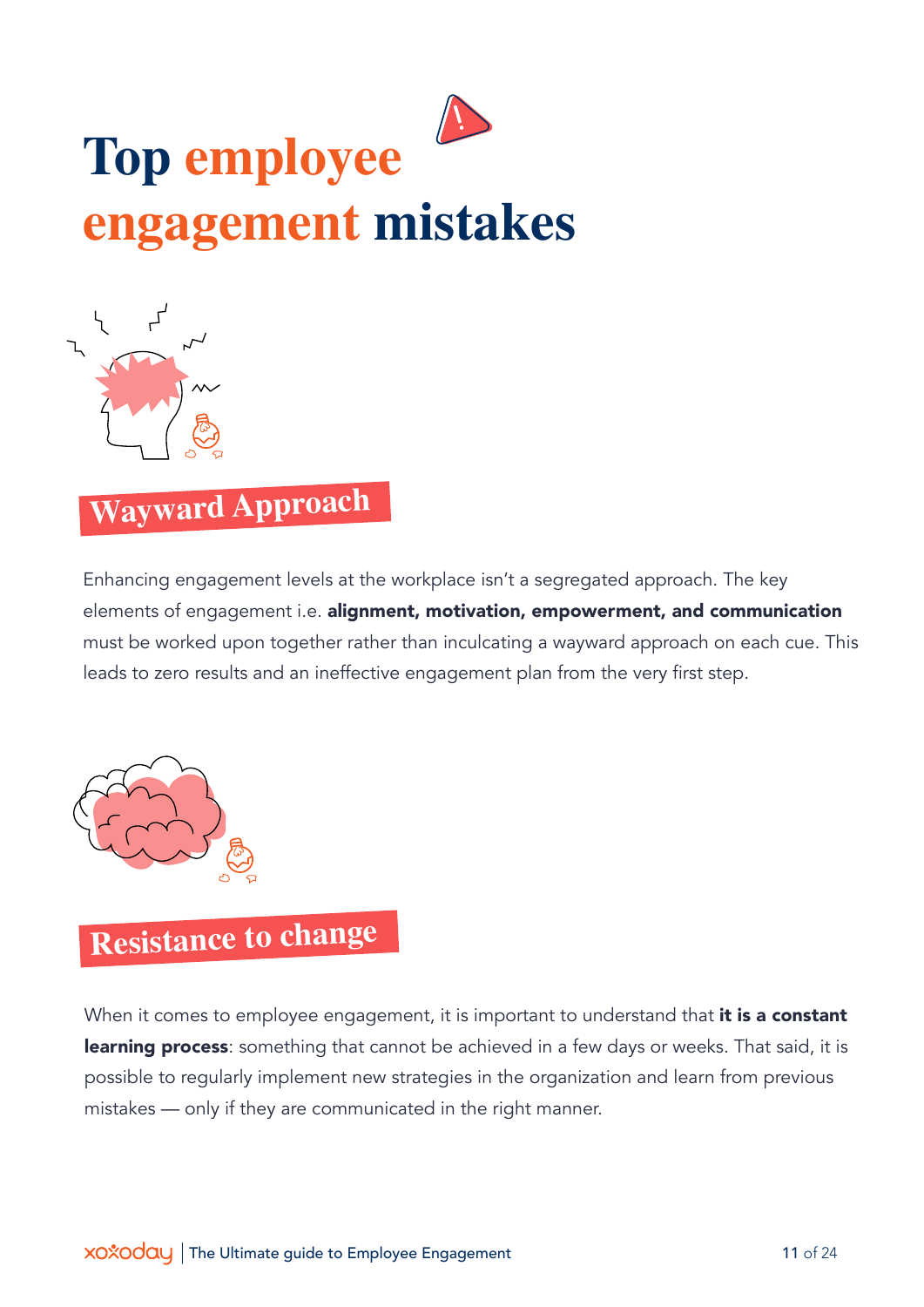### **Waiting too long**

One of the most common employee engagement mistakes that are often a stumbling block for companies is "waiting too long" to implement important strategies in the organization. When employee engagement falls short of continuity and transparency, getting it back up requires professional help—just like an organization increased its engagement by 100% to reduce problems.

This is a bad move on the part of the management because employees need to be constantly involved in the process as opposed to only being taken care of at the last minute when things go awry.



Engagement is a round-the-clock process, and it should be injected into the organization's bloodstream rather than a one-off activity.

> **The most crucial element is to keep your workforce on the same page — not just on emails and IMs, but at a collaborative platform which becomes the essence of a happy workforce.**

- Maya Angelou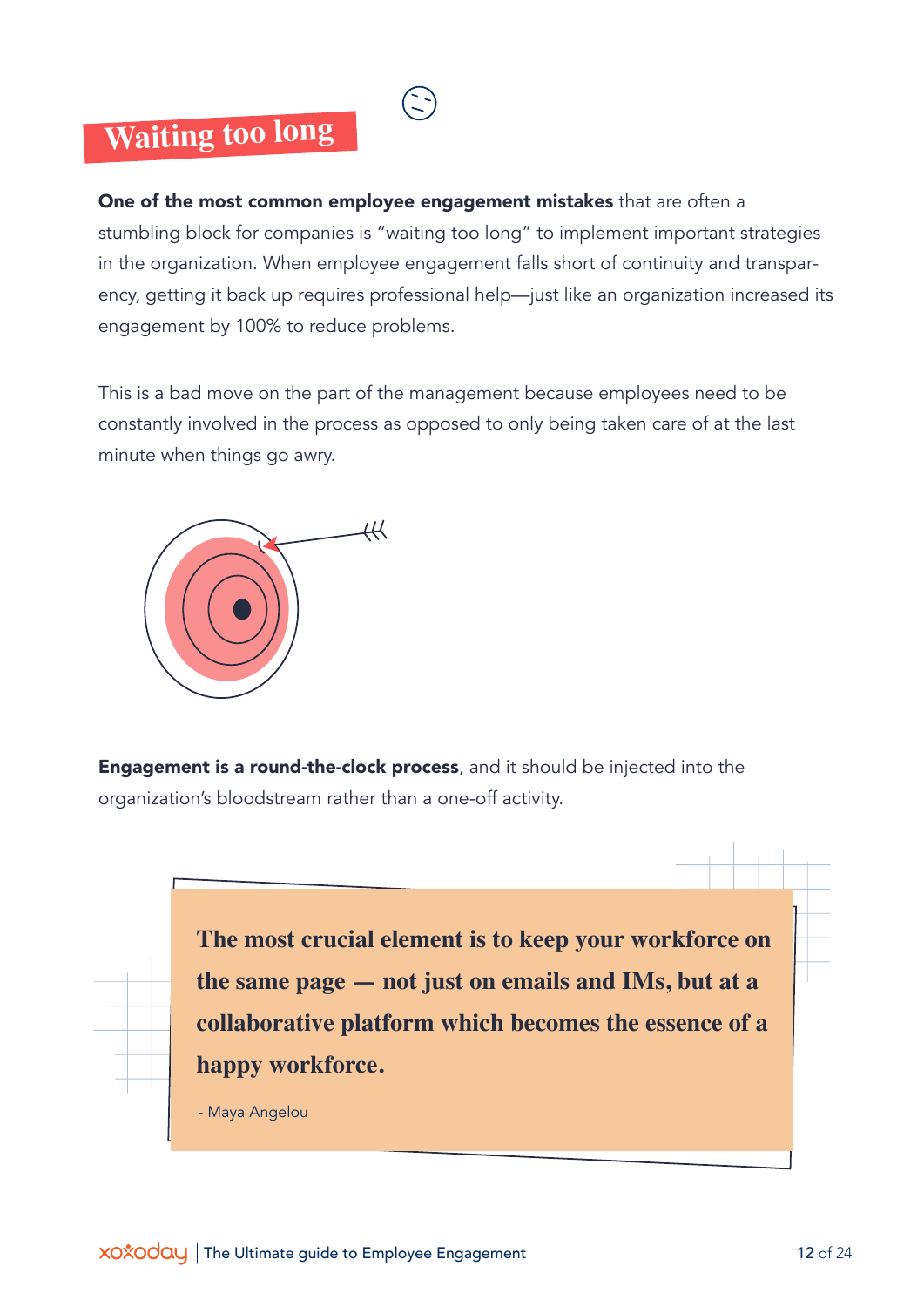

### **Ignored rewards & recognition**

What is also worth adding is that employee engagement is closely linked to their recognition in the company. For instance, if an employee does considerably good work, they should be lauded for their efforts.

**Rewards and recognition are crucial spokes of the employee engagement wheel and making do with just a pat on the back never helps.**

### **Rewards & recognition**



Whether the praise they earn is public or done discreetly without involving everyone in the team should be decided based on an employee's individual preferences.

Why? Because every employee is different. While some workers prefer to be appreciated in front of their peers, others are shy and would rather be praised in private without attracting too much attention to themselves. They do not like being in the limelight and find it disconcerting to be the center of attention in a crowd.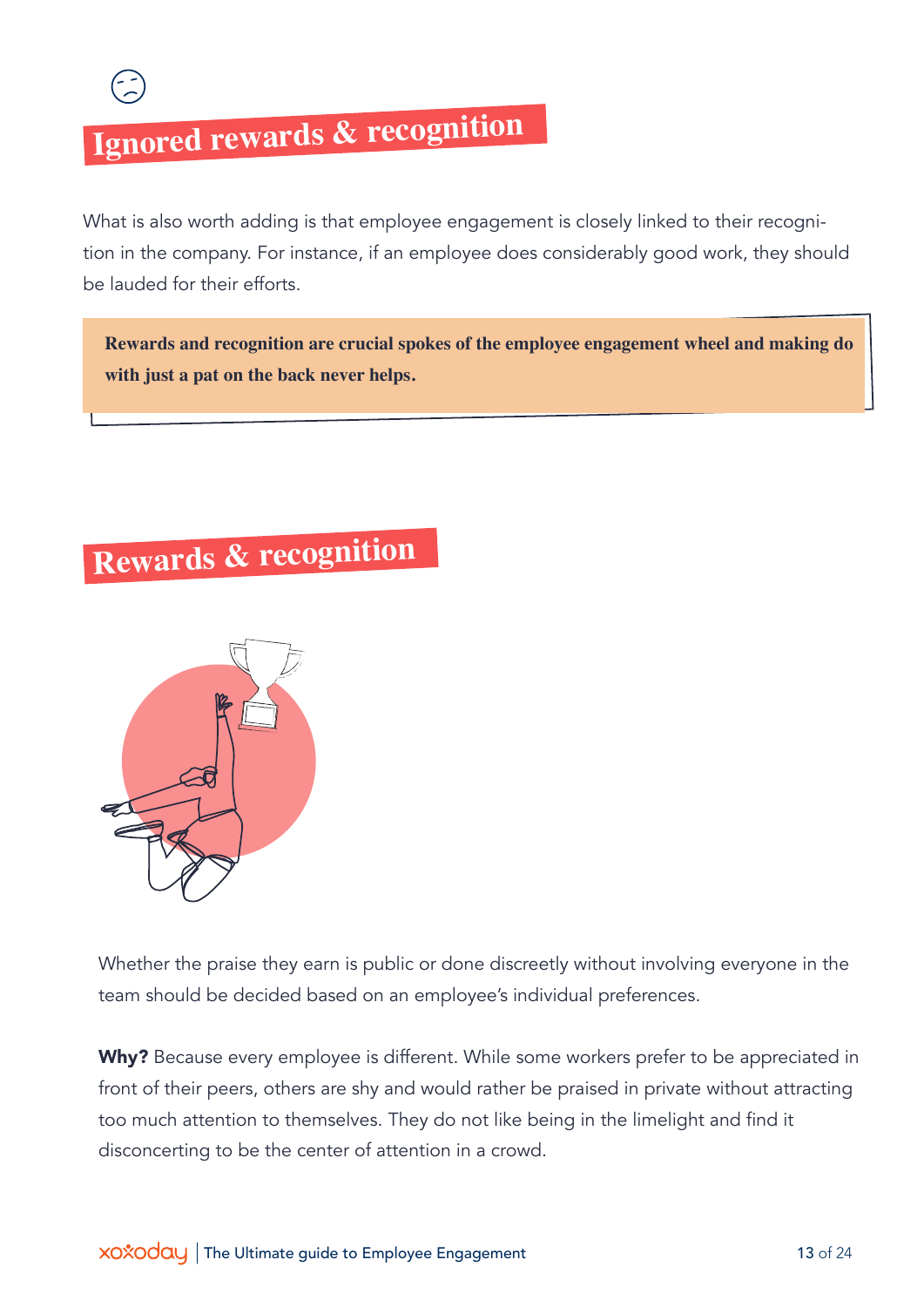

### **Company Events**

Moreover, every employee is different which means that generic events meant to lift employees' spirits such as a forced picnic or a complimentary lunch may not make everyone happy because some employees may feel like they're just a tiny, insignificant part of a larger system that doesn't value them.

Plus, generic events do not make it possible for leaders and employees to interact directly and spend a significant amount of time together.

Companies can combat this problem by making sure that they spend time and money on activities and programs like developing leadership skills among their employees and cultivating an environment that is conducive to fruitful and meaningful interactions between managers and employees.

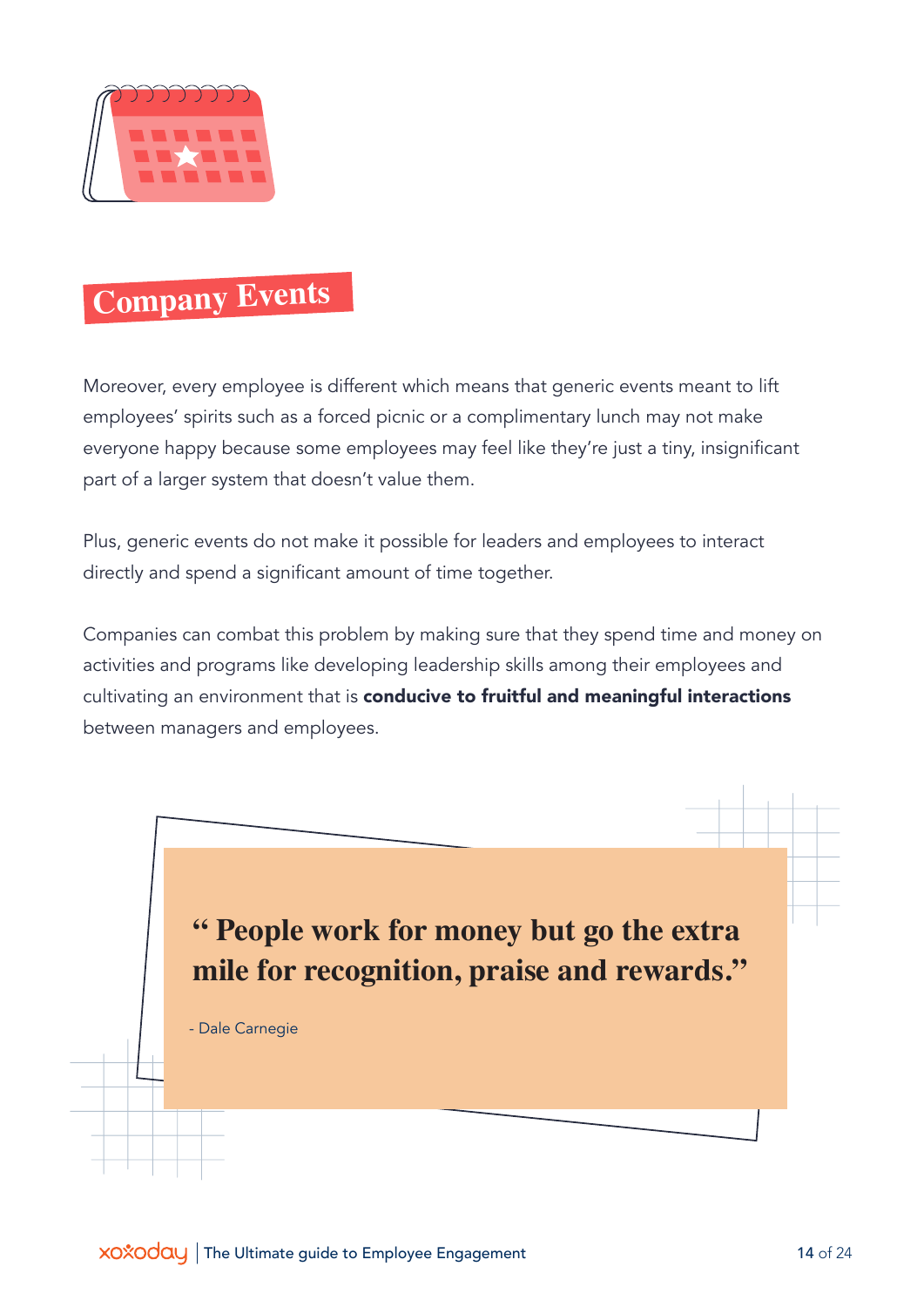On that note, managers need to be aware of the process and not wade into the territory of employee engagement without knowing what it is. Blindly entrusting leaders with the task of increasing employee engagement without training them is a recipe for disaster and can lead to utter chaos. Events are a great experience, but they don't solve the engagement crisis.

### **Personal Biases**

Additionally, when formulating policies, managers and team leaders must avoid falling into the trap of turning to their personal biases, something that can happen rather easily if they do not make a conscious effort to avoid it. The last thing employees want is to feel unheard and misrepresented by their managers.

For instance, if a manager is coming up with a rewards program for the company's employees, they must spend time conducting research instead of taking the easy way out and being lazy.

A generic rewards program is unappealing and guaranteed to misfire badly because employees may recognize the program as a generic, insincere move that is meant to appeal to them without taking into consideration how they feel.

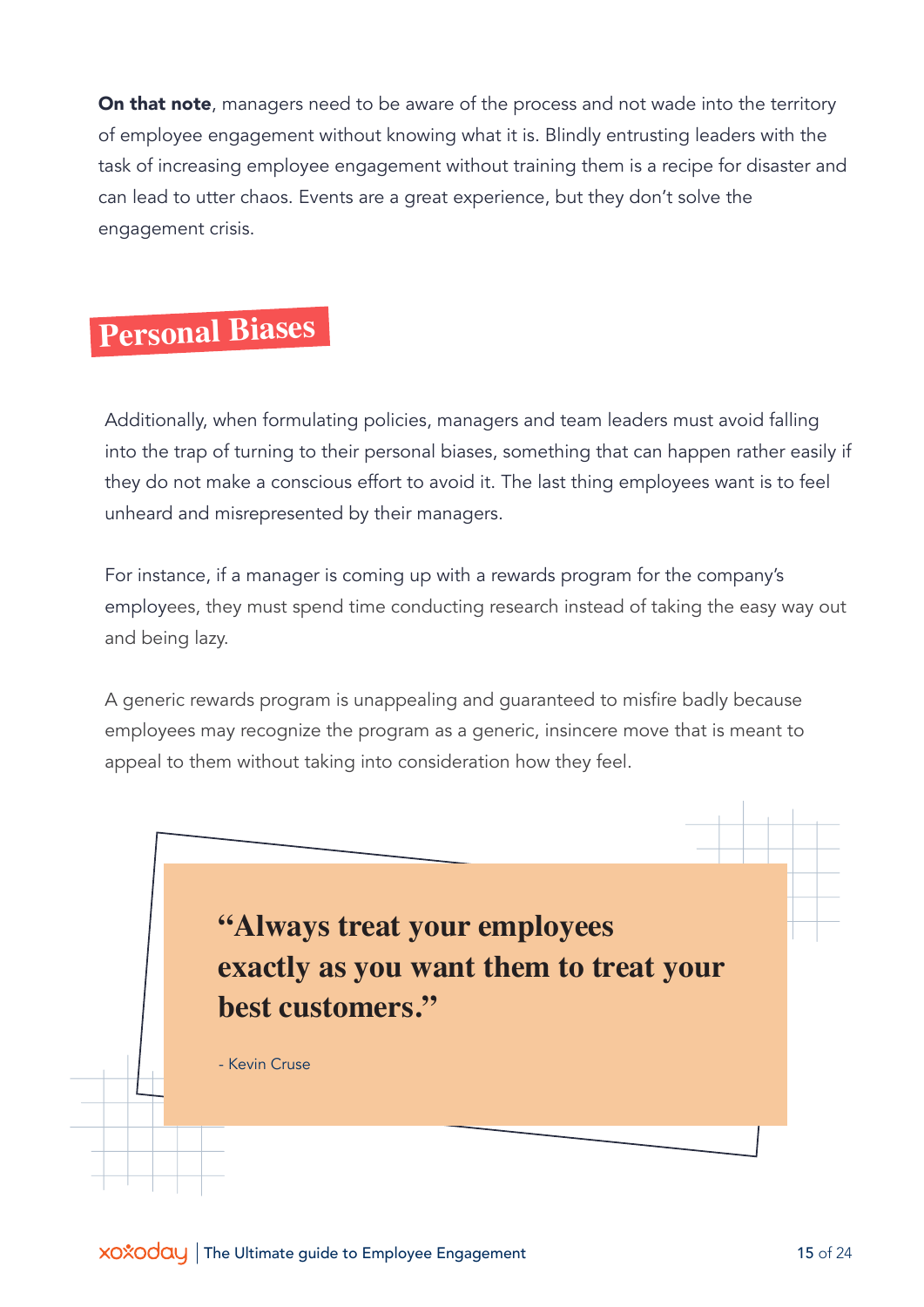## **Misinterpretation of Surveys**



Additionally, if managers are relying on tools like employee engagement and satisfaction surveys, they must remember to tread cautiously. Surveys may misrepresent reality because many employees hesitate to open-up in surveys and shy away from being transparent. Some may not even participate or rush with the answers because they see the task as an obligation that must be fulfilled.

What can be done is turning to an array of methods coupled with surveys to gauge employee engagement such as informal conversations, a lot of research, open hurdles of misrepresentation and give you the right idea of where the culture stands, communication via group meetings, and more. Empathy must not be underestimated.Employee pulse surveys cross all hurdles of misrepresentation and give you the right idea of where the culture stands.

**As per a 2019 piece by Forbes, a report on employee engagement revealed that 96 percent of workers who were asked about their views on engagement said that displaying empathy is crucial at the workplace and can do wonders for employee retention.**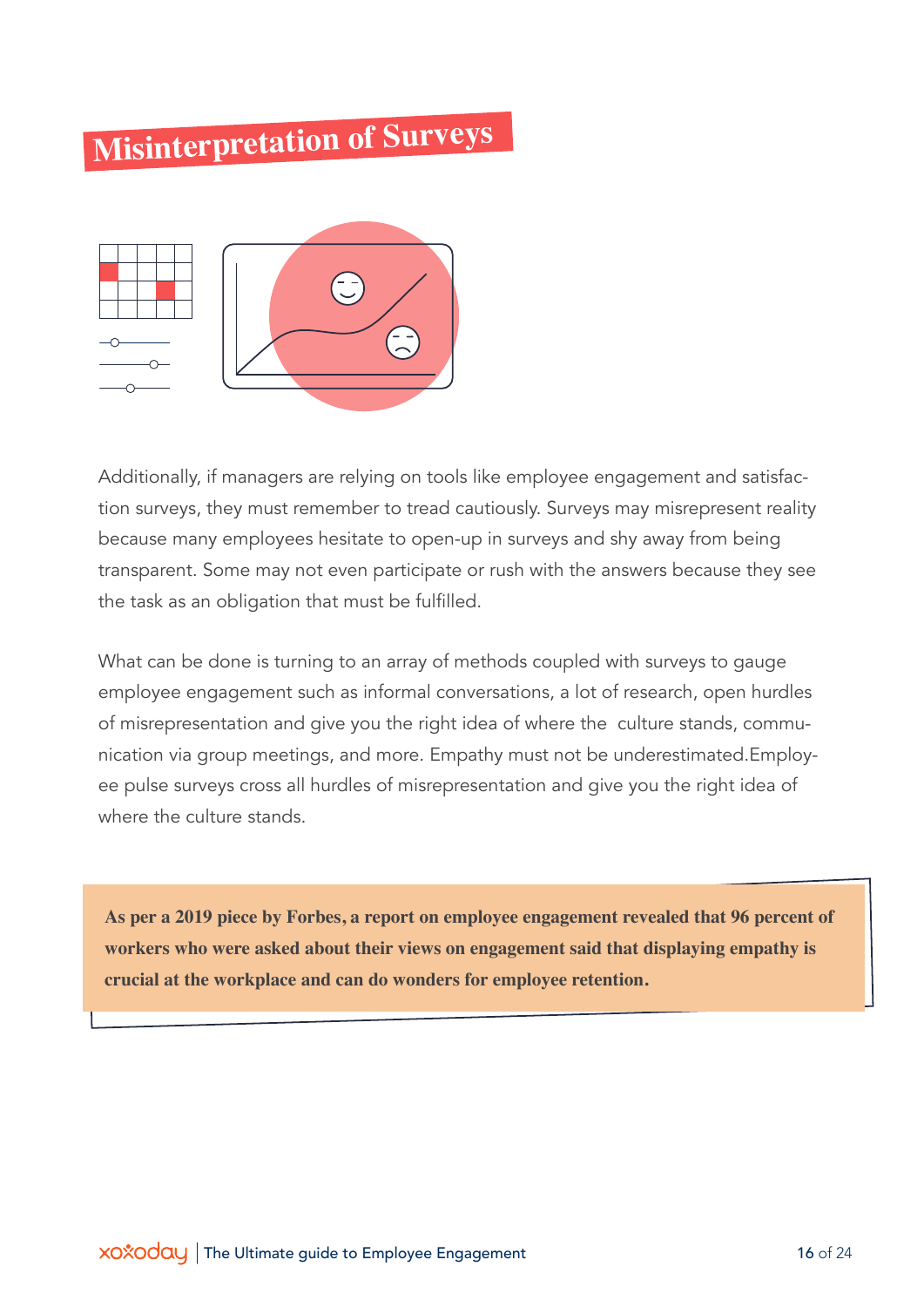# **Your employee engagement strategy**

When it comes to implementing an effective employee engagement strategy, things do not have to be unnecessarily complicated. Viewing it as a continuous process that can be implemented over a period rather than something that will provide instant results is a wise choice. The most crucial element is to keep your workforce on the same page — not just onemails and IMs,but at a collaborative platform which becomes the essence of a happy workforce.

> **The most crucial element is to keep your workforce on the same page — not just on emails and IMs, but at a collaborative platform which becomes the essence of a happy workforce.**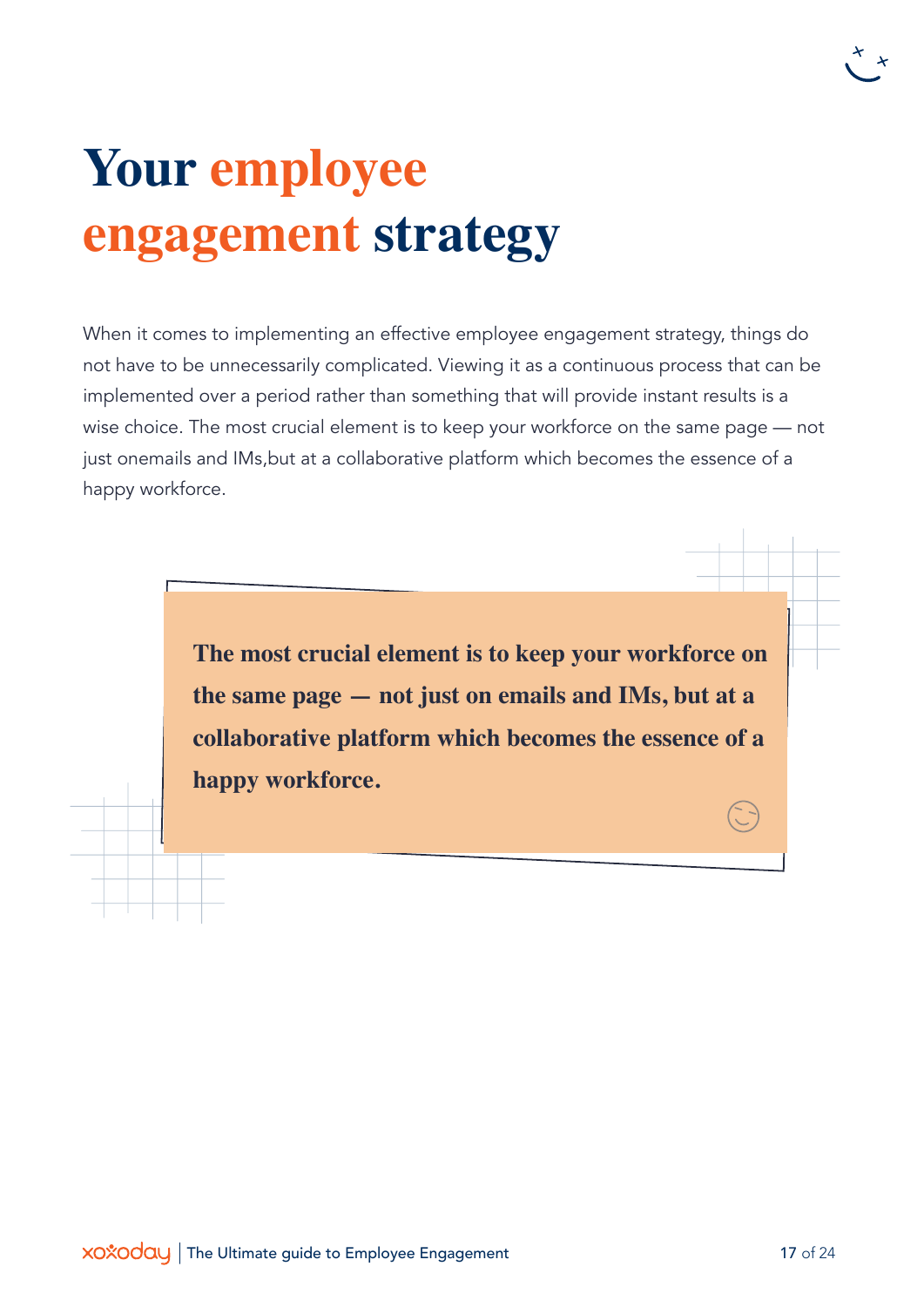#### **Self- Assessmen<sup>t</sup>**



What is the best way to increase employee engagement in your company? Well, to begin with, managers and leaders need to figure out how to analyze employee engagement within the company by asking themselves whether their team members feel supported enough to answer questions like they know their function within the company and can thrive in their roles. It's simply not about sending out OKRs and KRAs but making them feel like they are a part of everythingsmall and big. They must feel valued. Moreover, the office needs to be a safe space for them where they are not afraid to put their best foot forward and feel motivated to do so.

Self-assessment throws light on where a person stands when it comes to making the culture what it is. Moreover, the office needs to be a safe space for them where they are not afraid to put their best foot forward and feel motivated to do so.



**"I've learned that people will forget what you said, people will forget what you did, but people will never forget how you made them feel."**

- Maya Angelou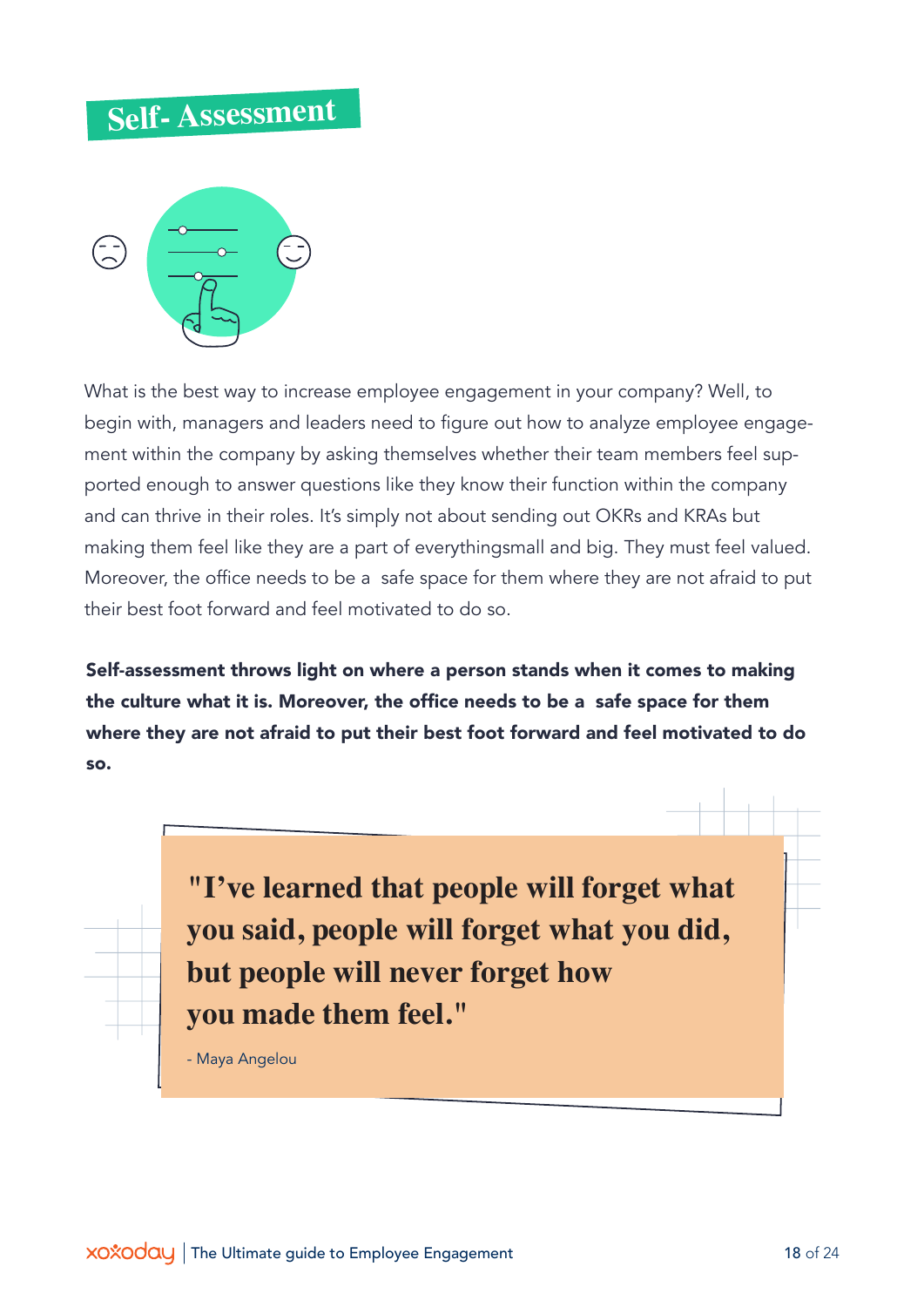# **Analyzing employee engagement will help you to...**



Come up with an effective employee engagement plan



Understand where you are in terms of employee engagement and what needs to be changed



Build a happy workforce, increase productivity, and enhance the levels of motivation



Set the way forward for increasing employee engagement within the organization

### **Invest in training**

As outlined by Forbes, hiring the right people for the jobs that are best suited for them within the organization can make a world of difference. The talent acquisition team plays a crucial role in this scenario and is responsible for getting the best people on board. Even the best people on board would need a hint of an idea as to how the culture looks like at work. That's where introducing them to the organzation on a virtual platform helps, as they can simply get to feel the vibe in a few scrolls.

This does not mean that the company should not invest in training its employees, though. It most definitely should. Training resources will help employees feel supported as they figure out the best ways to achieve their targets for the organization.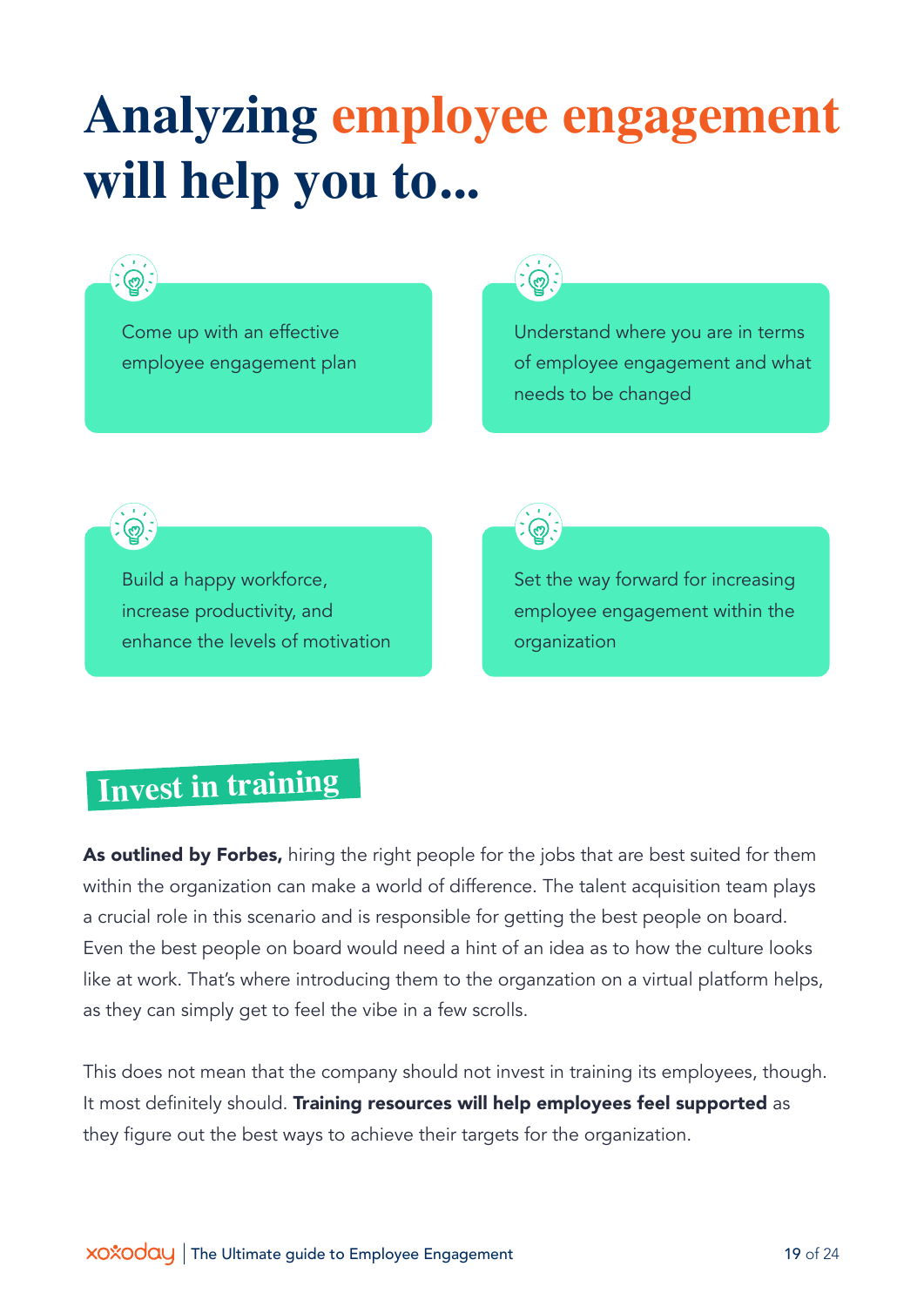### **Create a culture of ownership**

It is also vital for employees to feel like they are **making a real and meaningful** contribution towards achieving their company objectives. This requires managers and leaders to communicate well with their team-mates and to ensure that they leave no stone unturned in encouraging an environment that is healthy and fosters communication.

**Sending out appreciations** for a tiny help in a demo, rewarding people for achieving the month's targets, and giving them something to look forward to would bloom into a culture of ownership where they have a silver lining ahead.

### **Remember to**

- *Soft* Make your employees feel valued
- **Assure them of their tangible contributions** 
	- Establish an effective communication system.

Additionally, team-leaders must regularly check in with their co-workers and make sure that they have all the resources they need to thrive. Communication should not be intermittent or erratic.

A broken chain of communication topples down all efforts to build a formidable culture and hence, one must start over again. It is also not a bad idea toget employees directly involved in the process and ask them directly about their views on engagement and what kind of changes they would like to see.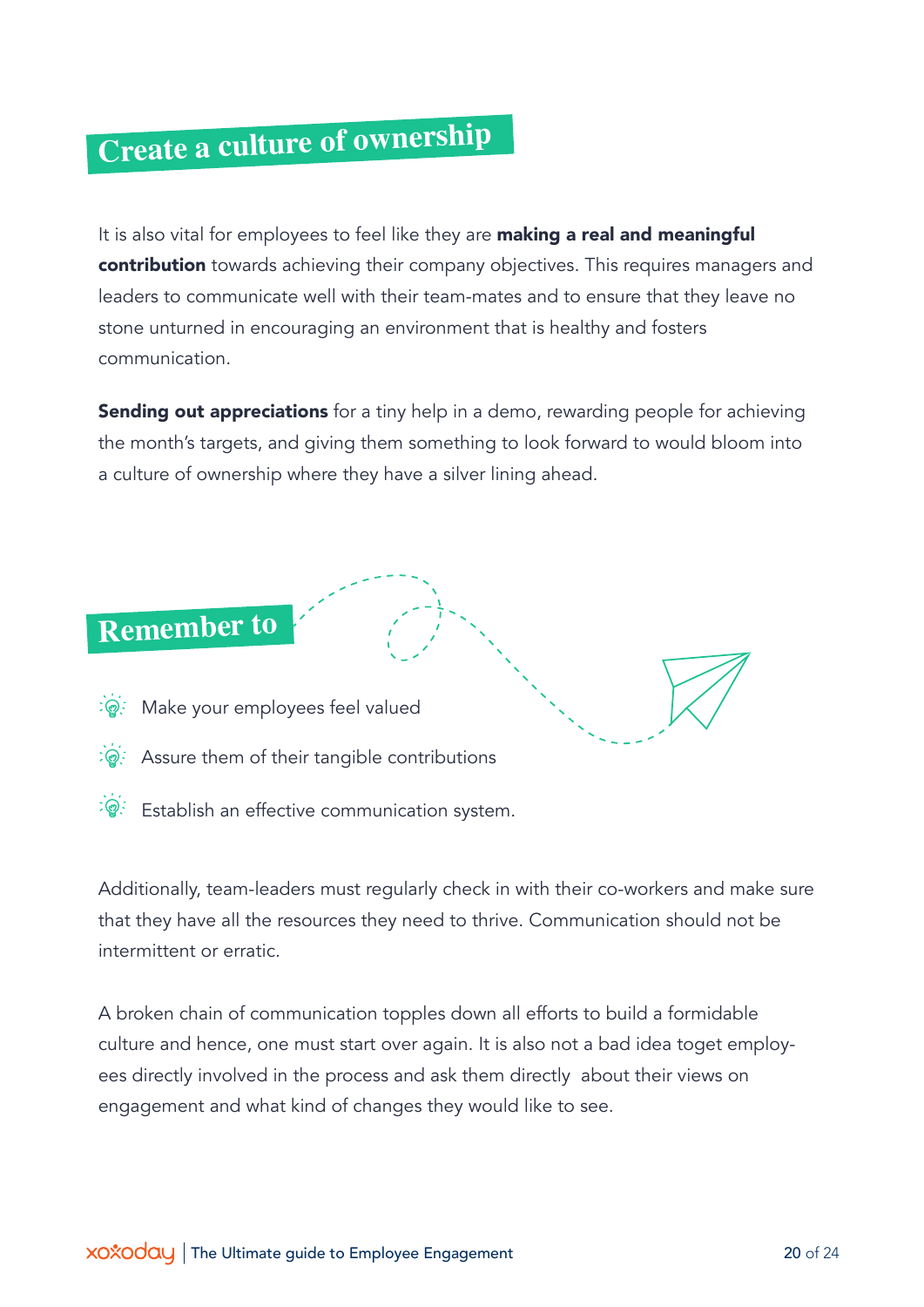### **Success stories**

#### **Hyatt Hotel**



Hyatt operates 21 hospitality brands and more than 950 properties across 67 countries employing over 127,000 employees. Known for its premium hospitality and fine dining, Hyatt has also built its brand as one of the most sought-after employers through its outstanding employee policies with immense focus on employee engagement and development from within.

In the hotel industry, finding housekeeping staff is an ongoing challenge for years as housekeeping professionals frequently change jobs and look to move up the responsibility ladder very quickly. It hires and promotes from internal staff and shows real commitment to diversity and inclusion.

#### **Unlike its competitors, Hyatt invests heavily in employee training.**

Apart from this Hyatt also offers tangible perks such as travel discounts, on-site meals and listens to its employees. It provides education support for families of all employees across levels. It has also partnered with several organizations such as Khan Academy to provide skill-based training to its employees.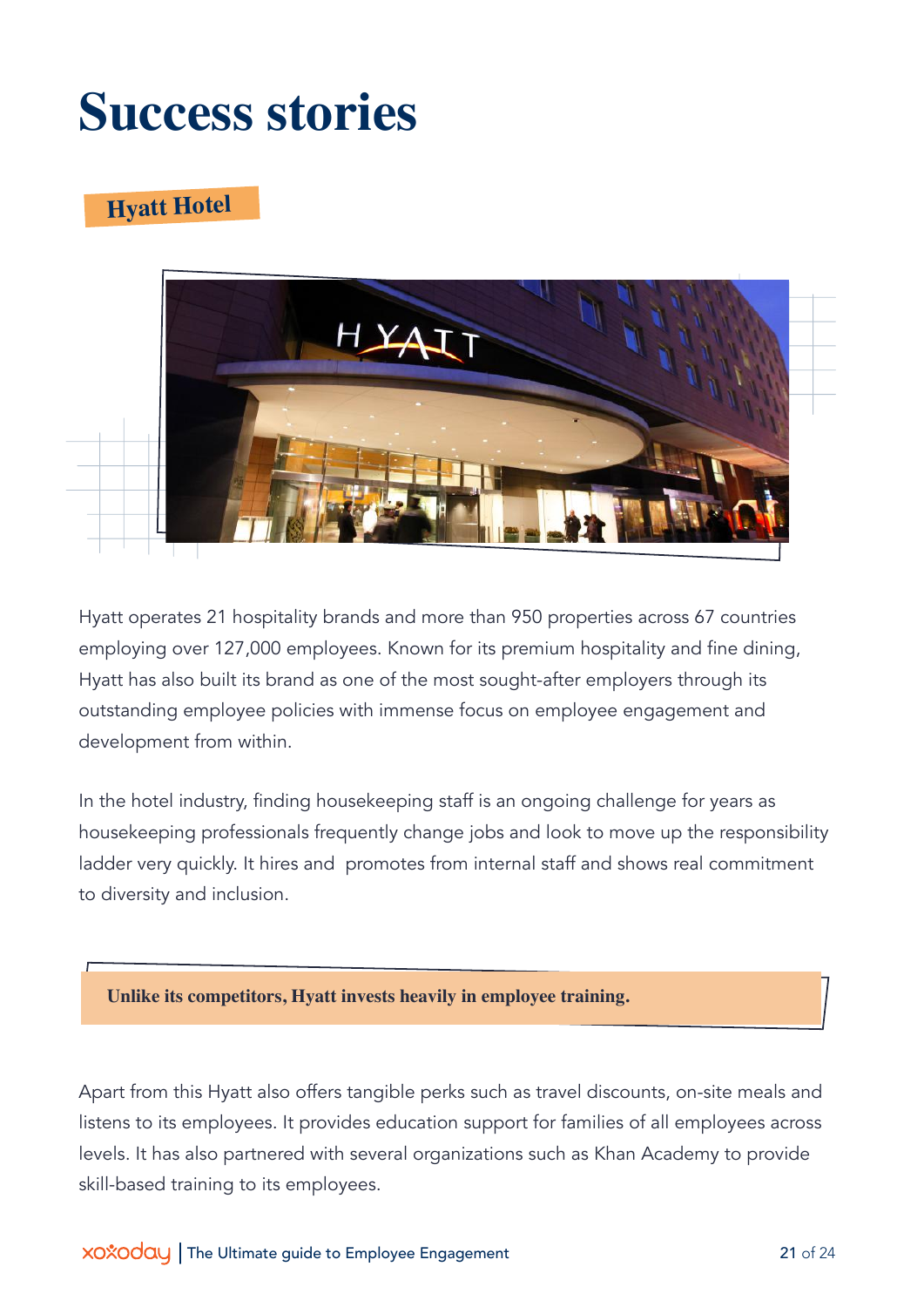#### **Southwest Airlines**



In Feb 2020, Southwest Airlines announced for 46th consecutive time to share \$667 million with its employees as profit sharing for FY2019. This was equivalent to six-weeks' pay for each employee. "Our Employees delivered outstanding results despite a challenging year, and it's a pleasure to reward our People for all they contribute to our continued success," said Gary Kelly, Chairman of the Board and CEO of Southwest Airlines.

In 2014, the company unveiled a new logo and later decided to change employee uniforms to go with the new branding.

**The new uniform now truly reflects the company's culture. It is no wonder that every Southwest employee seems so happy working towards profitability of the company.**

Instead of hiring an outside designer, the company invited employees from all levels to provide suggestions and ideas for new uniforms. Over the next few months, ~40 employee ideas were shortlisted, and these employees met every two weeks to design the new uniform for the entire organization.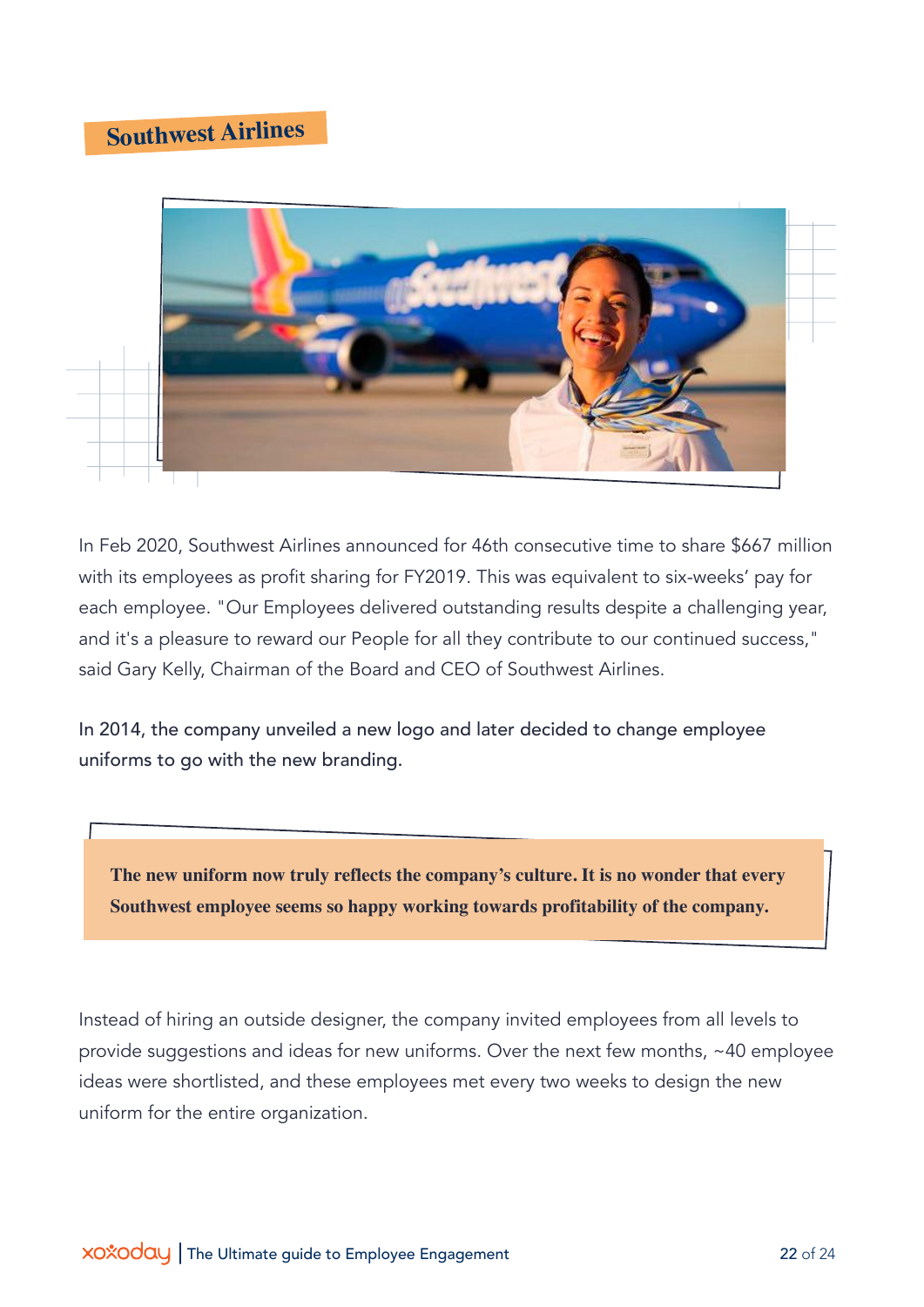**Virgin**



Virgin is one the largest conglomerates in the world in existence for the last 70 years with over 200 companies across sectors such as transportation, telecom, retail, media & entertainment.

One of the major reasons for its success is its agile way of thinking and company culture of putting employees first before anything.

**From better employee benefits to no work dress code, learning and development opportunities to healthcare, Virgin ensures employees are comfortable at work.** 

Virgin Group provides a great deal of autonomy and trust on managers. They have freedom to take decisions they are good for the project and company. Virgin also encourages sharing of new ideas from employees across levels. Leadership is encouraged at all levels.